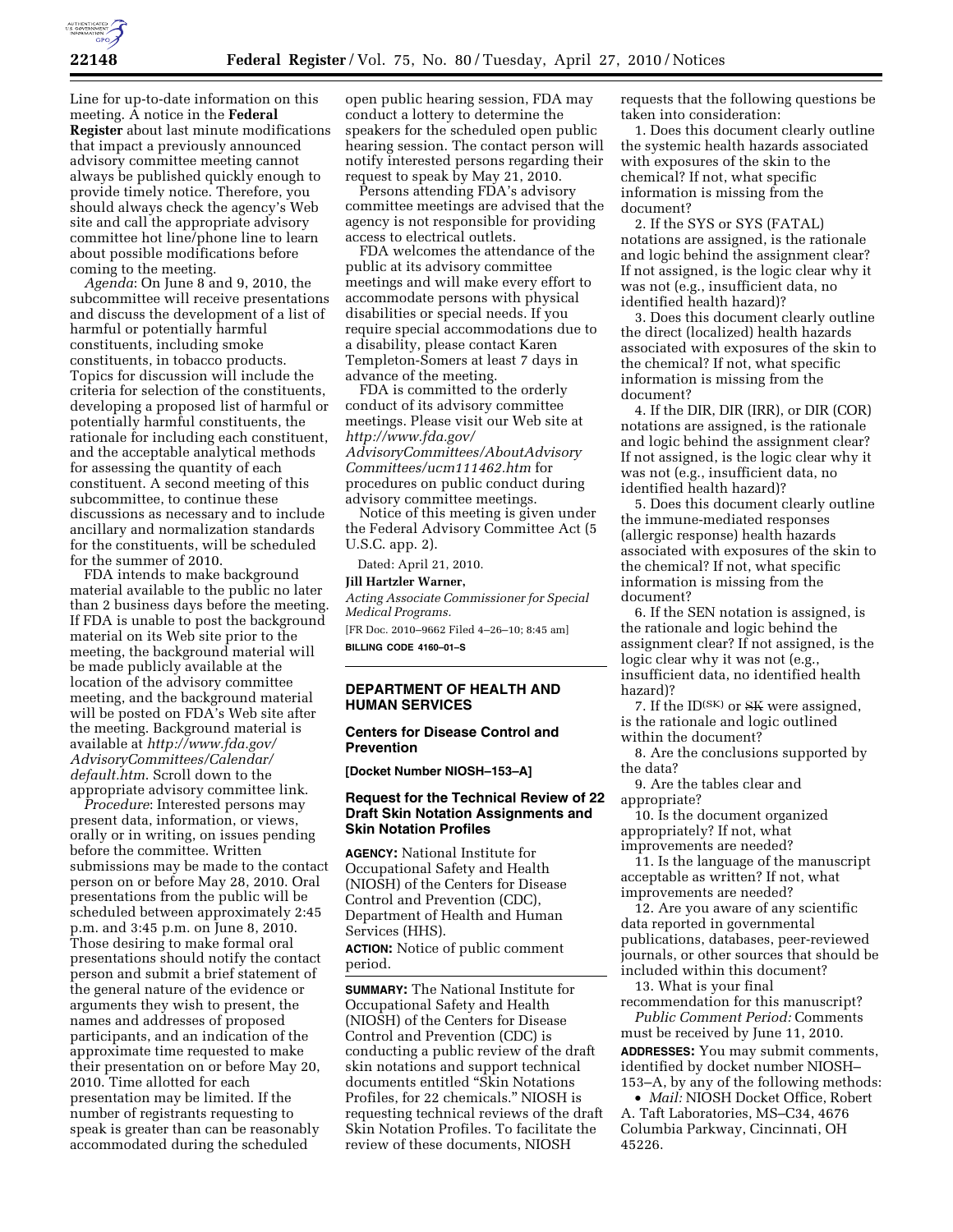• *Facsimile:* (513) 533–8285.

• *E-mail: nioshdocket@cdc.gov.* All information received in response to this notice will be available for public examination and copying at the NIOSH Docket Office, 4676 Columbia Parkway, Cincinnati, Ohio 45226. A complete electronic docket containing all comments submitted will be available on the NIOSH Web page at *http:// www.cdc.gov/niosh/docket,* and comments will be available in writing by request. NIOSH includes all comments received without change in the docket, including any personal information provided.

**FOR FURTHER INFORMATION CONTACT:** G. Scott Dotson, NIOSH, Robert A Taft Laboratories, MS–C32, 4676 Columbia Parkway, Cincinnati, OH 45226, telephone (513)533–8540.

**SUPPLEMENTARY INFORMATION:** In 2009, NIOSH published Current Intelligence Bulletin (CIB) 61: A Strategy for Assigning New NIOSH Skin Notations [NIOSH 2009–147; *available at http:// www.cdc.gov/niosh/docs/2009–147/ pdfs/2009–147.pdf*]. The CIB presents a strategic framework that is a form of hazard identification that has been designed to do the following:

1. Ensure that the assigned skin notations reflect the contemporary state of scientific knowledge.

2. Provide transparency behind the assignment process.

3. Communicate the hazards of chemical exposures of the skin.

4. Meet the needs of health professionals, employers, and other interested parties in protecting workers from chemical contact with the skin.

This strategy involves the assignment of multiple skin notations for distinguishing systemic (SYS), direct (DIR), and sensitizing (SEN) effects caused by exposure of skin (SK) to chemicals. Chemicals that are highly or extremely toxic and may be potentially lethal or life-threatening following exposures of the skin are designated with the systemic subnotation (FATAL). Potential irritants and corrosive chemicals are indicated by the direct effects subnotations (IRR) and (COR), respectively. Thus with the new strategy, chemicals labeled as SK: SYS are recognized to contribute to systemic toxicity through dermal absorption. Chemicals assigned the notation SK: SYS (FATAL) have been identified as highly or extremely toxic and have the potential to be lethal or life-threatening following acute contact with the skin. Substances identified to cause direct effects (*i.e.*, damage or destruction) to the skin limited to or near the point of contact are labeled SK: DIR, and those resulting in skin irritation and corrosion at the point of contact are labeled as SK: DIR (IRR) and SK: DIR (COR), respectively. The SK: SEN notation is used for substances identified as causing or contributing to allergic contact dermatitis (ACD) or other immune-mediated responses, such as airway hyper reactivity (asthma). Candidate chemicals may be assigned more than one skin notation when they are identified to cause multiple effects resulting from skin exposure. For example, if a chemical is identified as corrosive and also contributes to systemic toxicity, it will be labeled as

SK: SYS–DIR (COR). When scientific data for a chemical indicate that skin exposure does not produce systemic, direct, or sensitizing effects, the compound will be assigned the notation (SK). The ID(SK) notation is assigned to indicate that insufficient data on the health hazards associated with skin exposure to a substance exist at the time of the review to determine whether the chemical has the potential to act as a systemic, direct, or sensitizing agent. The ND notation indicates that a chemical has not been evaluated by the strategy outlined in this CIB and that the health hazards associated with skin exposure are unknown.

Historically, skin notations have been published in the NIOSH Pocket Guide to Chemical Hazards [NIOSH 2005–149]. This practice will continue with the NIOSH skin notation assignments for each evaluated chemical being integrated as they become available. A support document called a Skin Notation Profile has been developed for each evaluated chemical. The Skin Notation Profile for a chemical is intended to provide information supplemental to the skin notation, including a summary of all relevant data used to aid in determining the hazards associated with skin exposures.

NIOSH seeks comments on the draft skin notation assignments and Skin Notation Profiles for 22 chemicals. The draft Skin Notation Profiles were developed to provide the scientific rationale behind the hazard-specific skin notation (SK) assignments for the following chemicals:

| Document # | Substance(s)                                                                                                |
|------------|-------------------------------------------------------------------------------------------------------------|
| A-01       | 1,3-Dichloropropene (CAS# 542-75-6).                                                                        |
| A-02       | Phenol (CAS# 108-95-2).                                                                                     |
| A-03       | Hydrogen fluoride/hydrofluoric acid (CAS# 7664-39-3).                                                       |
| A-04       | Dinitrotoluene, (CAS# 25321-14-6); 2,4-.                                                                    |
|            | Dinitrotoluene (CAS# 121-14-2); 2,6-.                                                                       |
|            | Dinitrotoluene (CAS# 606-20-2).                                                                             |
| A-05       | Acrylamide (CAS# 79-06-1).                                                                                  |
| A-06       | Acrylonitrile (CAS# 107-13-1).                                                                              |
|            | Metallic Chromium and other Substances containing Hexavalent Chromium [Cr(VI)] CAS# 7440-47-3; 18540-29-9). |
| A-08       | m, p, o-Dinitrobenzene (CAS# 99-65-0; CAS# 528-29-0; CAS# 100-25-4).                                        |
| A-09       | Epichlorohydrin (CAS# 106-89-8).                                                                            |
| A-10       | Ethylene glycol dinitrate (CAS# 628-96-6).                                                                  |
| A-11       | Bisphenol A (CAS# 80-05-7).                                                                                 |
| A-12       | Formaldehyde (CAS# 50-00-0).                                                                                |
| A-13       | Hydrazine (CAS# 302-01-2).                                                                                  |
| A-14       | Nitroglycerin (CAS# 55-63-0).                                                                               |
| A-15       | Nonane (CAS# 111-84-2).                                                                                     |
| A-16       | Glutaraldehyde (CAS# 111-30-8).                                                                             |
| A-17       | Sodium hydroxide (CAS# 1310-73-2).                                                                          |
| A-18       | Trichloroethylene (CAS# 79-01-6).                                                                           |
| A-19       | Methyl cellosolve (CAS# 109-86-4).                                                                          |
| A-20       | 2-Butoxyethanol (CAS# 111-76-2).                                                                            |
| A-21       | 2-Ethoxyethanol (CAS# 110-80-5).                                                                            |
| A-22       | p-Phenylenediamine (CAS # 106-50-3).                                                                        |